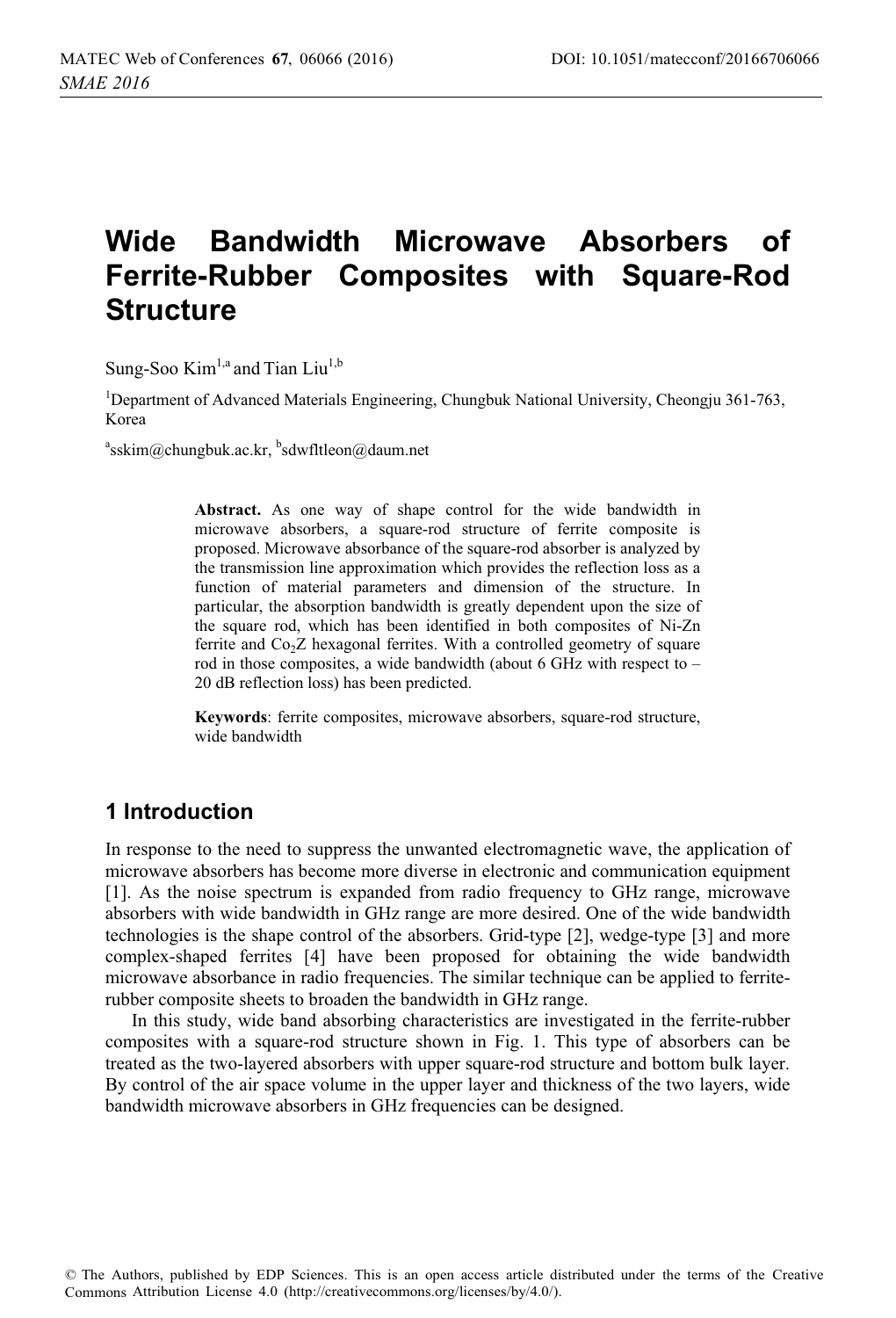MATEC Web of Conferences  $67, 06066$  (2016) *SMAE 2016*



**Fig. 1** Schematic description of (a) square-rod type absorber and (b) its periodic unit cell.

#### **2 Experimental Procedure**

The powders of Ni-Zn ferrite  $(Ni_0 2n_0 8Fe_2O_4)$  and  $Co_2Z$  hexagonal ferrite  $(Ba_3Co_2Fe_{24}O_{41})$  were used as the absorbent fillers, which were prepared by conventional ceramic processing. Silicon rubber was used as a matrix material and mixed with ferrite powders of which content was 80% by weight. The mixture was molded in a coaxial die with 3 mm in inner-diameter and 7 mm in outer-diameter. The complex permeability and permittivity were determined from the measured reflected and transmitted scattering parameters in the frequency range from 50 MHz to 18 GHz by using a network analyzer.

#### **3 Results and Discussion**

In the proposed square-rod type absorbers  $(Fig. 1(a))$ , the periodic unit cell can be represented as shown in Fig. 1(b), where  $a_1$  and  $a_2$  are width of area occupied by ferrite composite and air, respectively. If the period  $(a_1 + a_2)$  is small compared to a wavelength, the periodic structure can be treated as an effective medium. For instance, at the frequency of 12 GHz, the period  $(a_1+a_2)$  should be controlled below 25 mm. Then the equivalent permeability ( $\mu_{eq}$ ) and permittivity ( $\varepsilon_{eq}$ ) are given by as a function of ferrite volume rate (defined by  $K=a_1/(a_1+a_2)$ ) from the synthesized inductance and capacitance model [4-6],

$$
\mu_{eq} = (1 - K) + \frac{K \mu_{r}}{(1 - K) \mu_{r} + K}
$$
 (1)

$$
\varepsilon_{eq} = (1 - K) + \frac{K \varepsilon_r}{(1 - K) \varepsilon_r + K}
$$
 (2)

where  $\mu_r$  and  $\varepsilon_r$  are intrinsic relative permeability and permittivity of the ferrite composites, respectively.

Transmission line approximation of the two-layered structure gives the input impedance at the surface of bottom and upper layers  $(Z_1 \text{ and } Z_2)$ , respectively), which is expressed as,

$$
Z_{1} = Z_{c1} \tanh \gamma_{1} d_{1} \tag{3}
$$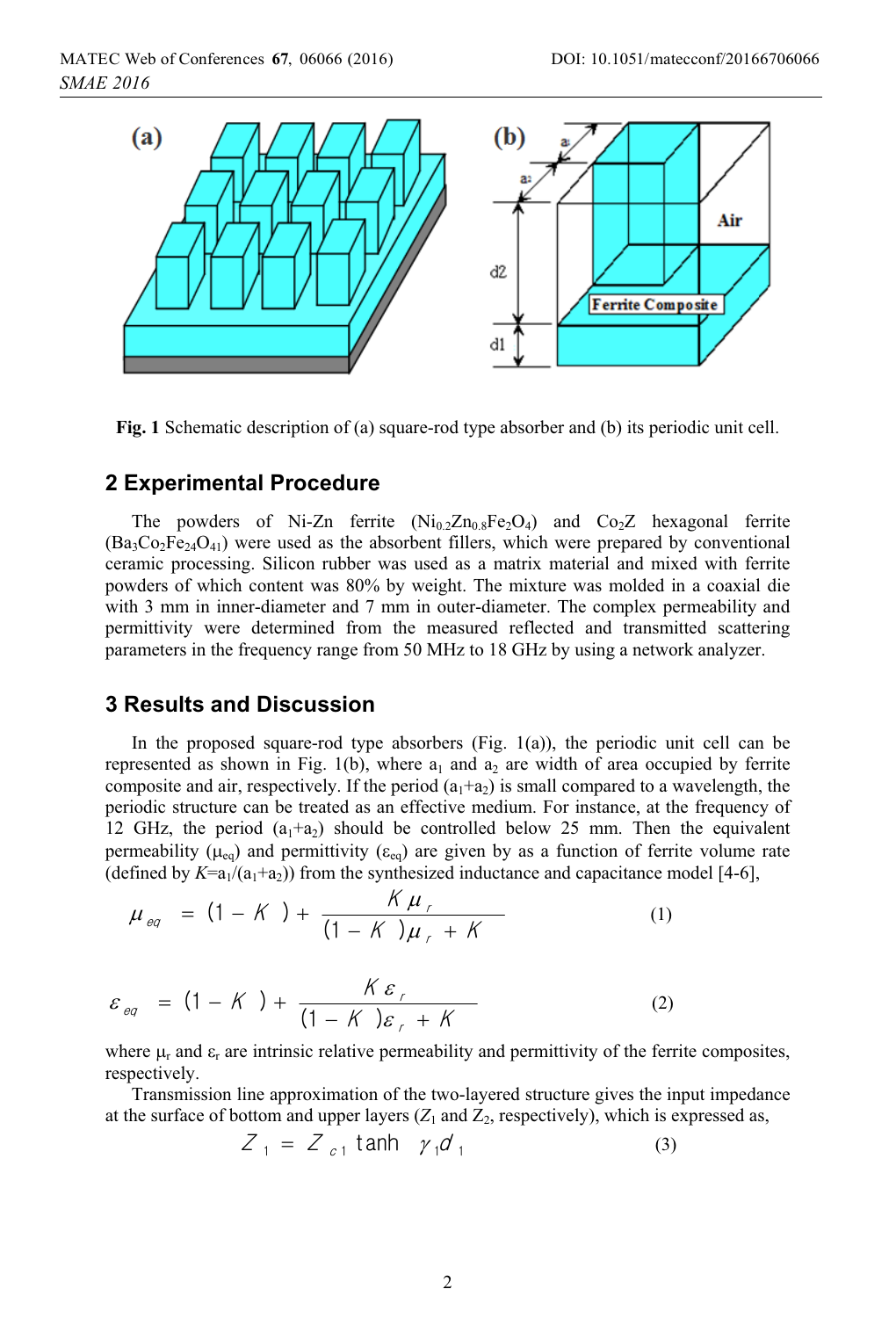$$
Z_2 = Z_{c2} \frac{Z_1 + Z_{c2} \tanh \gamma_2 d_2}{Z_{c2} + Z_1 \tanh \gamma_1 d_1}
$$
 (4)

where  $Z_c$ ,  $\nu$  and  $d$  is characteristic impedance, propagation constant and thickness of the bottom layer (denoted by subscript 1) and the upper layer (subscript 2), respectively.  $Z_c$  and  $\nu$  are expressed as a function of equivalent permeability and permittivity,

$$
Z_c = \sqrt{\frac{\mu_{eq}}{\varepsilon_{eq}}}
$$
 (5)  

$$
\gamma = j2 \pi f \sqrt{\mu_{eq} \varepsilon_{eq}}
$$
 (6)

where  $f$  is frequency. The reflection loss  $(RL)$  of the incident electromagnetic wave normal to the two-layered structure is given by,

$$
RL = 20 \log \left| \frac{Z_2 - Z_0}{Z_2 + Z_0} \right|
$$
 (7)

where  $Z_0$  is the intrinsic impedance of the plane wave in free space (377  $\Omega$ ).

Fig. 2 shows the complex permeability ( $\mu_r = \mu_r' - j\mu_r''$ ) and permittivity ( $\varepsilon_r = \varepsilon_r' - j\varepsilon_r''$ ) spectrum of the composite specimens of Ni-Zn ferrite and  $Co<sub>2</sub>Z$  hexagonal ferrite powders. A typical ferromagnetic resonance spectrum is observed in both composites. Constant values of dielectric constant ( $\epsilon_r' \approx 7$  and  $\epsilon_r'' \approx 0$ ) is observed.

In a single layer composite, a narrow band absorbing characteristics is found, as shown in Fig. 3. Bandwidth is only about 1 GHz with respect to -20 dB reflection loss in both Ni-Zn ferrite and Co2Z hexagonal ferrite powders.



**Fig. 2.** Complex permeability and permittivity of (a) Ni-Zn ferrite and (b)  $Co<sub>2</sub>Z$  ferrite.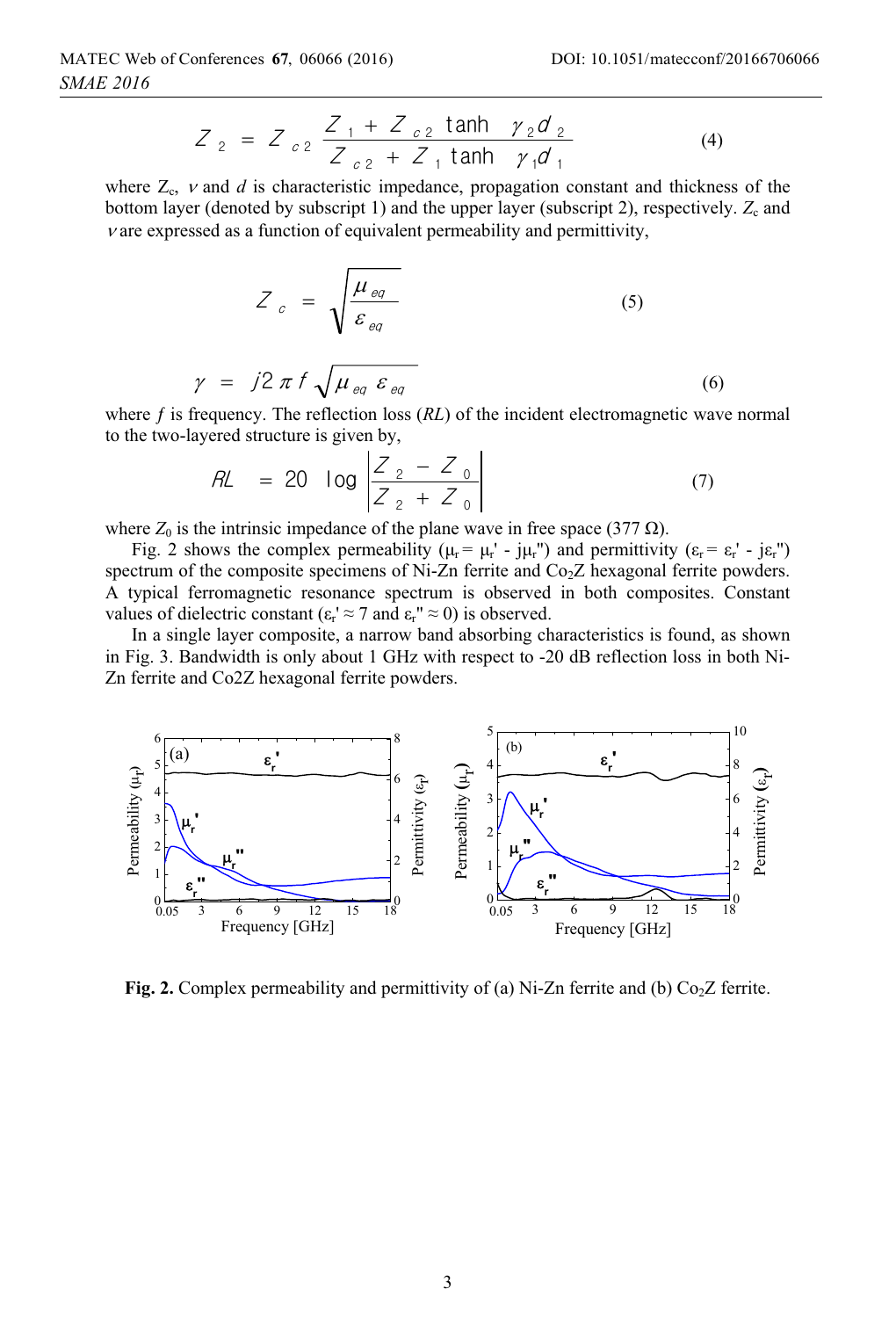

**Fig. 3.** Reflection loss determined in the single layer composite of (a) Ni-Zn ferrite and (b) Co2Z hexagonal ferrite powders.

A great increase in absorption bandwidth is predicted in the ferrite composites with square-rod structure with a controlled dimension. Fig. 4 shows the reflection loss determined in the composites of Ni-Zn ferrite. The most critical parameter affecting the absorbing bandwidth is size (represented by  $K$ ) and height  $(d_2)$  of the square rod in the upper layer. At a value of  $K=1/2$ , the widest bandwidth (4-10 GHz with respect to -20 dB reflection loss) was predicted with the thickness of bottom layer  $(d_1=4 \text{ mm})$  and the height of square rod ( $d_2$ =6 mm). At the value of K=1/3, a slightly reduced bandwidth (5-9 GHz) was estimated with  $d_1=3$  mm and  $d_2=4$  mm. At the value of  $K=2/3$ , the bandwidth is greatly reduced as shown in Fig. 4(c).

The similar results were obtained in the specimens of  $Co<sub>2</sub>Z$  ferrite, as shown Fig. 5. The widest bandwidth (5-11 GHz with respect to -20 dB reflection loss) was predicted in the specimen of  $K=1/2$  with layer thickness  $d_1 = 3$  mm and  $d_2 = 7$  mm, as shown in Fig. 5(b). On the while, a very narrow bandwidth was predicted in the specimen of  $K=2/3$ , as shown in Fig.  $5(c)$ .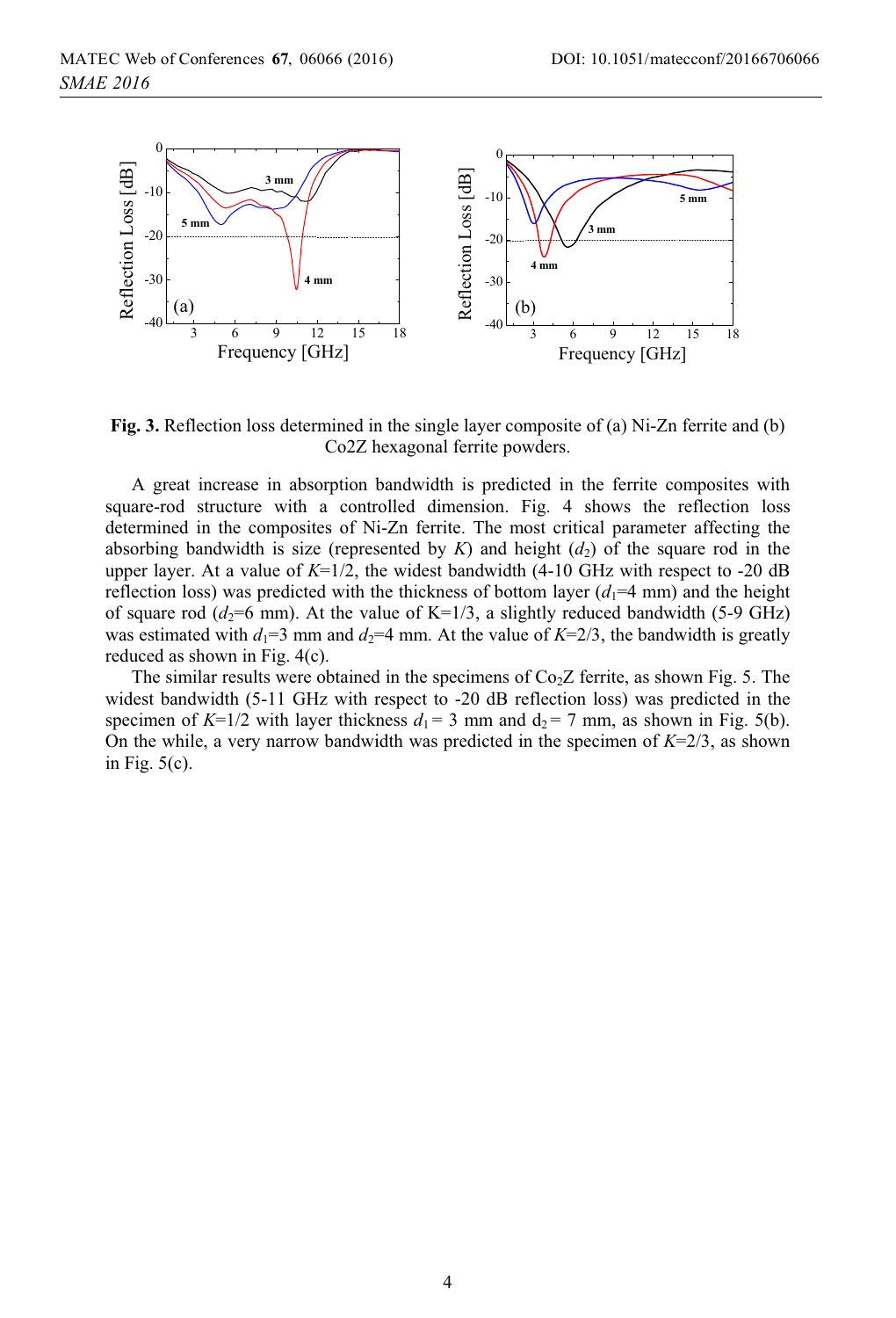

**Fig. 4.** Reflection loss determined in the composites of Ni-Zn ferrite: (a) K=1/3, (b) K=1/2, and (c) K=2/3.



**Fig. 5.** Reflection loss determined in the composites of Co2Z ferrite: (a) K=1/3, (b) K=1/2, and (c) K=2/3.